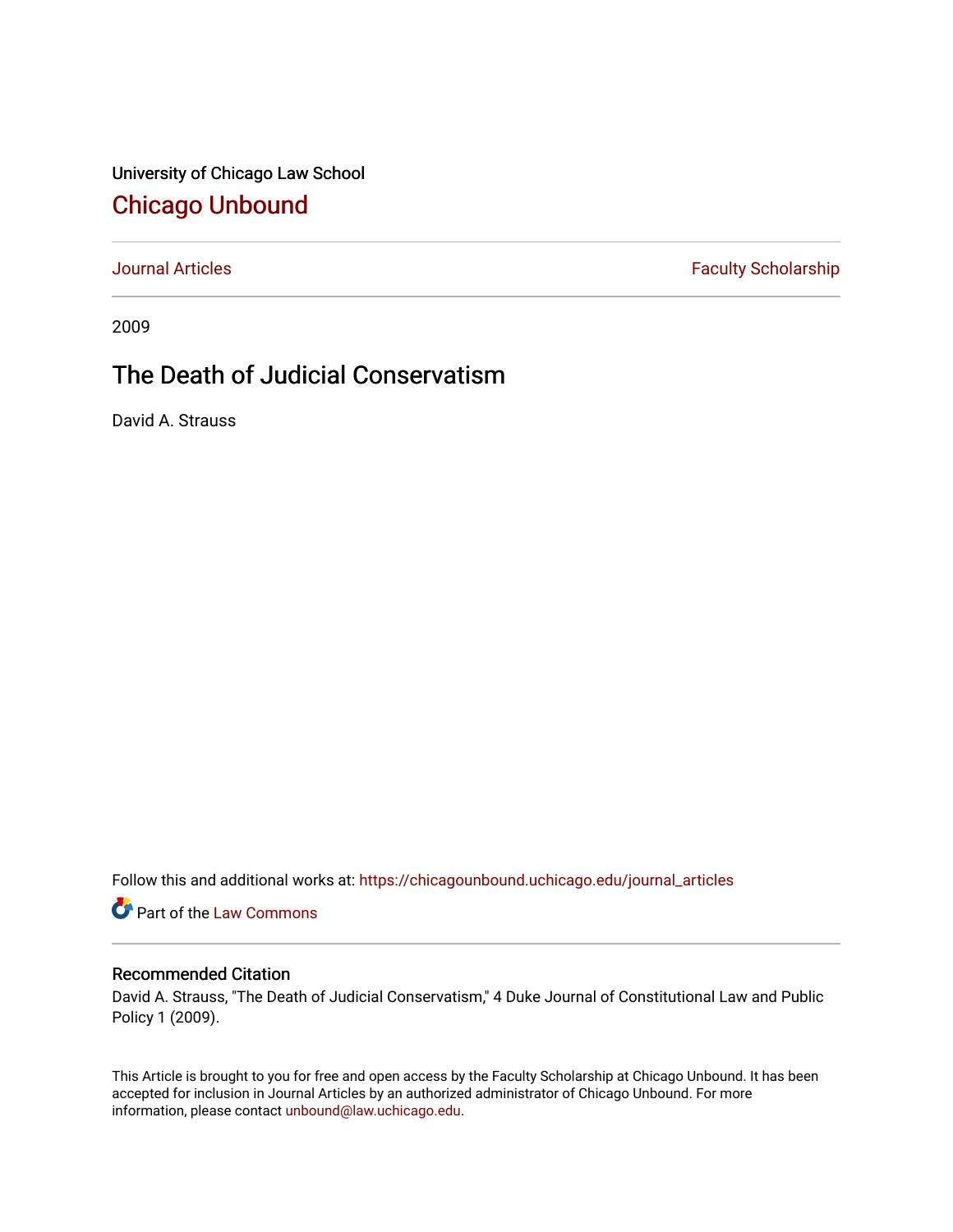## **THE DEATH OF JUDICIAL CONSERVATISM**

## DAVID A. STRAUSS\*

If we are talking about what happened during the Bush Administration, 'The Death of Judicial Conservatism" looks like it is either a misprint or the deluded ramblings of a liberal who did not get the memo. But I think it is fair to say that one of the lessons we have learned in the wake of the Bush Administration's appointments to the Supreme Court is that judicial conservatism no longer exists in any significant form. Or at least so I argue here.

To say that judicial conservatism has died is not to say that its opposite, judicial liberalism or progressivism, has flourished. It is clearer than ever that people who hoped for the revival of the Warren Court-a court that had an agenda to be at the forefront of what it considered to be social reform in a generally liberal direction-had better give up that hope for at least a generation. That is an obvious lesson of the Bush appointments. President Bush's appointees, Chief Justice Roberts and Justice Alito, are young (by the standards of Supreme Court appointees)' and extremely able. We can expect them to be on the Court for a long time, and we can expect them to write important and influential opinions. Those Justices quite clearly have no interest in reviving Warren Court liberalism.

It has also become clear that, when a Republican is President, the judicial appointments process is controlled by a wing of the Republican Party that is, to say the least, hostile to the kind of Supreme Court that liberals or progressives might want.<sup>2</sup> That wing of

<sup>\*</sup> Gerald Ratner Distinguished Service Professor of Law, the University of Chicago. I am grateful to Christopher Schroeder for the invitation to deliver the lecture from which this article is derived, and to him and the other members of the audience on that occasion.

*<sup>1.</sup> See* Kevin **T.** McGuire, *Are the Justices Serving Too Long? An Assessment of Tenure on the U.S. Supreme Court,* http://www.unc.edu/-kmcguire/papers/tenure.pdf (finding the average age of Supreme Court appointees between 1851 and **2005** is in the mid-50s).

*<sup>2.</sup>* Cf William G. Ross, *The Role of Judicial Issues in Presidential Campaigns,* 42 **SANTA** CLARA L. REV. **391,** 462-72 (2001) (discussing the role that judicial nominations played in the 2000 election, including pre-election predictions that, if elected president,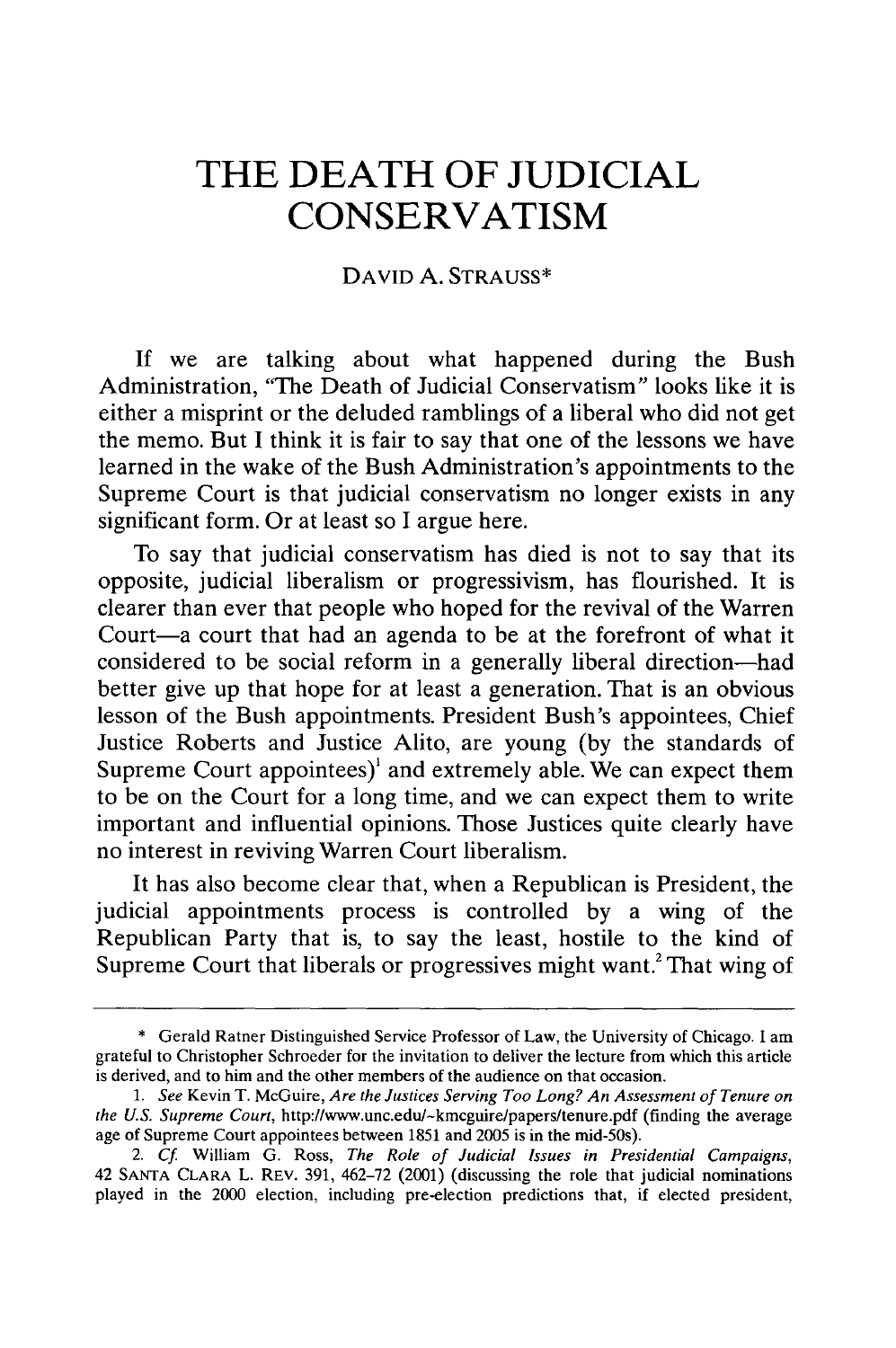the Republican Party is also deeply committed to making sure that judicial appointments carry out its principles.<sup>3</sup> This is not a judgment; it is just a fact. Presidents of both political parties have used their Supreme Court appointments to pursue a political agenda,<sup>4</sup> and there is not necessarily anything wrong with that. I do think, however, it is accurate to say that people with a clear agenda dominated the judicial appointments process in the Bush Administration.

When President Bush tried to appoint his counsel, Harriet Miers, to the Supreme Court, he was rebuffed not by the Democrats but by people in his own party. These Republicans were concerned not just about whether she was distinguished enough to be appointed to the Supreme Court but also about whether she was sufficiently "reliable" and committed to certain views.<sup>5</sup> Meanwhile, the Democratic Party did not have the inclination or the ability to fight the conservative appointments that the President's party wanted him to make.

Put all of those things together—the exceptional ability and relative youth of the two most recent appointments, the already conservative character of the Court, the Republican Party's commitment to making conservative appointments, and the Democrats' relative lack of ability to use the Court to advance an agenda-and the idea that there might be a revival of something like the Warren Court in the next generation is, in a word, chimerical. That is pretty obvious. What is less obvious—and a little paradoxical—is that we are also dealing with something that can fairly be characterized as the end of judicial conservatism.

George W. Bush would appoint "strict constructionists" who would likely decide cases in a manner well-received by Republicans).

*<sup>3.</sup> Cf* Cliff Schecter, Extremely Motivated: *The Republican Party's March to the Right,* 29 FORDHAM URB. L.J. 1663, 1667 (2002) (finding that the predominant vocal members of the Republican Party since the early Clinton years have been increasingly right-wing on issues connected with the Court such as "abortion, guns, and minority rights").

<sup>4.</sup> Franklin Roosevelt used his extensive tenure in the White House to make appointments that secured his New Deal programs. Ronald Reagan tried to achieve the same goal in a "Conservative Revolution." *See* Graeme Browning, *Reagan Molds the Federal Court in His Own Image,* 71 A.B.A. J. 60, 60 (1985) (analyzing President Roosevelt's and President Reagan's judicial appointments).

*<sup>5.</sup> See* David K. Kirkpatrick, *After Miers, the Right Is Expecting More,* N.Y. TIMES, Oct. 30, 2005, *available at* http://www.nytimes.com2005/10/30/politics/politicsspeciall/ 30confirm.html?\_r=l&scp=l&sq=After Miers, the Right is Expecting More&st=cse (quoting various conservative commentators and politicians regarding their distrust of Miers' political agenda).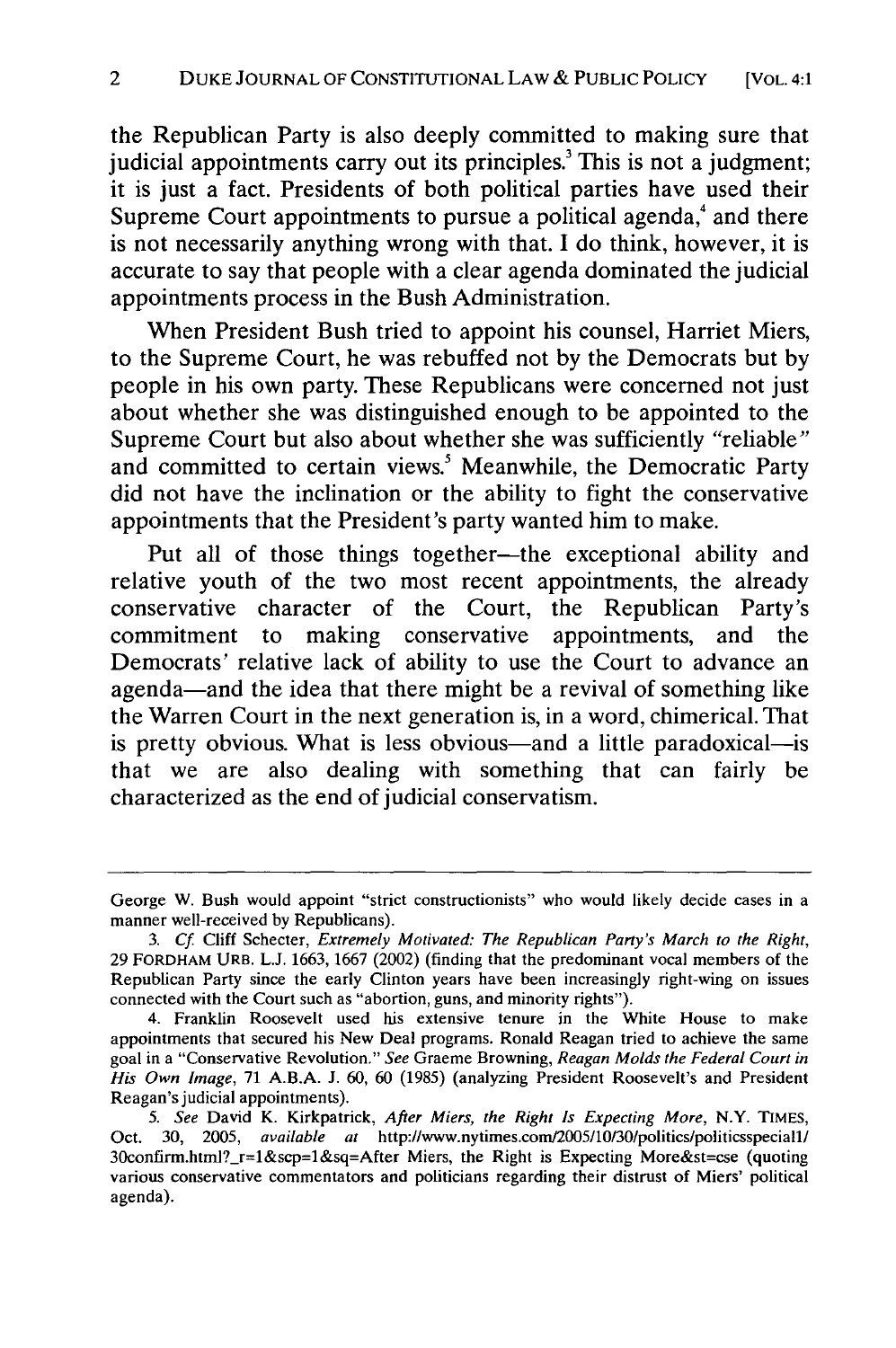How can it be that, if the liberals have been vanquished, the conservatives have not triumphed? To begin thinking about that question, we must ask: what exactly is judicial conservatism? What does it mean to be a conservative Supreme Court Justice?

Let me start with three things that judicial conservatism cannot be. First, some conservatives say that being a judicial conservative means following the original understandings of the Constitution.<sup>6</sup> This means that conservative judges should adhere to the intentions or the understandings of the people who drafted or ratified the Constitution; in the most common current formulation, they should look at how the Constitution was understood at the time when its various provisions were ratified.<sup>7</sup> But originalism cannot be what it means to be a judicial conservative, for several reasons.

For one thing, the idea that Justices can interpret the Constitution **by** uncovering the understandings or intentions of the Framers has been repeatedly discredited, beginning with Thomas Jefferson.<sup>8</sup> The first problem is that it is not doable.<sup>9</sup> It is hard enough to figure out what the Framers were thinking more than two hundred years ago. Then even if you do figure that out, you have to apply the Framers' thoughts to our completely different world-one which the Framers could not possibly have foreseen.<sup>10</sup> Even if you could do all of that, why would it be a good idea? To paraphrase Jefferson, why should we be ruled **by** people who are long dead?" Underlying all of this is an even bigger risk: not that we will be ruled **by** the dead, but rather that

*9. See* H. Jefferson Powell, *Rules for Originalists,* 73 VA. L. REV. 659, 659-66 (1987) (arguing that an interpreter, no matter how intellectually responsible, necessarily imposes his own historical judgments when contextualizing the Framers' intents).

10. *Id.* at 665.

**2009]**

<sup>6.</sup> Ernest Young, *Rediscovering Conservatism: Burkean Political Theory and Constitutional Interpretation,* 72 N.C. L. REV. 619, 626 (1994) (describing conservatism as originalism but not endorsing this view).

<sup>7.</sup> ROBERT H. BORK, THE TEMPTING OF AMERICA: THE POLITICAL SEDUCTION OF THE LAW 133, 143 (1990).

*<sup>8.</sup> See, e.g.,* David A. Strauss, *Common Law, Common Ground, and Jefferson's Principle,* 112 YALE **L.J.** 1717, 1721-22 (2003) (analyzing Thomas Jefferson's belief that "[t]he earth belongs in usufruct to the living" and that laws from one generation should not bind another generation).

<sup>11. &</sup>quot;Can one generation bind another and all others in succession forever? **I** think not. The Creator has made the earth for the living, not the dead. Rights and powers can only belong to persons, not to things, not to mere matter unendowed with will." Letter from Thomas Jefferson to John Cartwright, Major in the British Royal Navy (1824), *in* THE WRITINGS OF THOMAS **JEFFERSON** MEMORIAL **EDITION** 16,48 (Lipscomb & Bergh eds., 1903-04).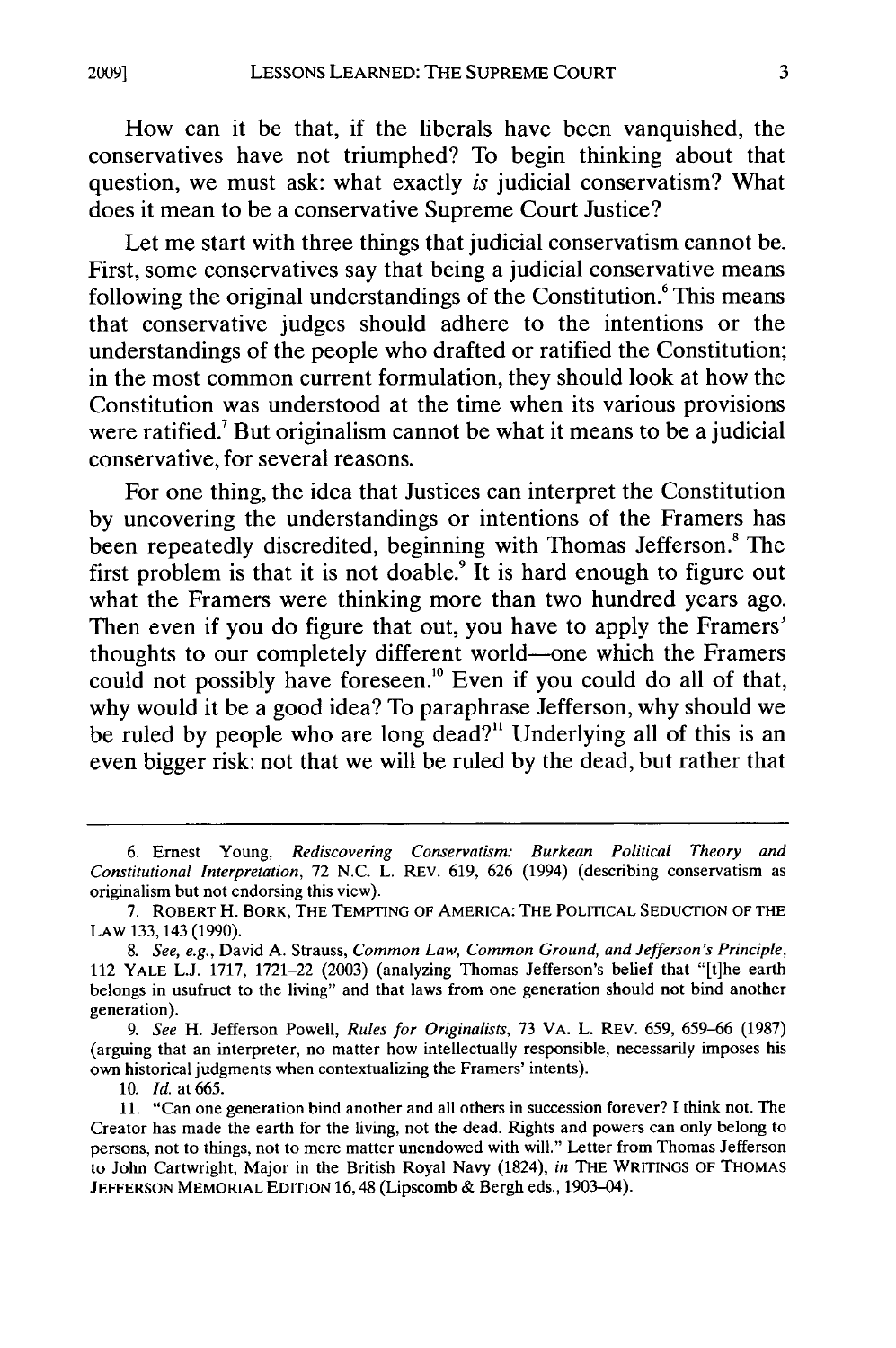living people will claim to be following the original understandings when, in fact, they are just following their own views. $12$ 

But even if originalism could somehow be justified, and made to work, there is no reason to view it as a conservative approach to the Constitution. Originalism is by no means something that has historically been identified with people who are called conservatives.<sup>13</sup> The most influential originalist judge of the last hundred years was Justice Hugo Black, and he was not a conservative at all: he was a mainstay of the Warren Court. Justice Black was far more influential in carrying out what he saw as the original understandings than any of the present-day conservative originalists.<sup>14</sup> That does not prove that originalism is a distinctively liberal approach-it may just be a highly manipulable approach-but it is not a distinctively conservative approach either.

The two Bush appointees show no signs of being tempted to be originalists. In their confirmation hearings they did not embrace originalism.15 In his confirmation hearings, Chief Justice Roberts did not ever say something like, "I believe the Constitution should be interpreted according to the original understandings."<sup>16</sup> Justice Alito made a fleeting reference to the original understandings in a list of things that he would take into account.<sup>17</sup> But neither Justice identified himself as an originalist, as Justice Scalia and Justice Thomas would (and have).<sup>18</sup> My hypothesis is that originalism proved useful to conservatives when they were attacking what they saw as a mistaken

16. *See Confirmation Hearing on the Nomination of John G. Roberts, Jr., To Be Chief Justice of the United States: Hearing Before the Comm. on the Judiciary United States Senate,* 109th Cong. 55 (2005).

17. *Confirmation Hearing on the Nomination of Samuel A. Alito, Jr., To Be an Associate Justice of the United States, Hearing Before the Comm. on the Judiciary United States Senate,* 109th Cong. (2006), *available at* http://www.washingtonpost.com/wp-dyn/contentarticle/ 2006/01/10/AR2006011000781.html.

18. *See, e.g.,* Antonin Scalia, *Originalism: The Lesser Evil,* 57 U. CIN. L. REV. 849, 862 **(1989).**

<sup>12.</sup> Powell, supra note 9, at 661.

<sup>13.</sup> Young, *supra* note 6, at 619.

<sup>14.</sup> David A. Strauss, *Symposium Essays on Originalism: IL Originalism and Precedent: Why Conservatives Shouldn't Be Originalists,* 31 HARV. J.L. & PUB. POL'Y 969,975 (2008).

<sup>15.</sup> *See Confirmation Hearing on the Nomination of John G. Roberts, Jr., To Be Chief Justice of the United States: Hearing Before the Comm. on the Judiciary United States Senate,* 109th Cong. 55 (2005); *Confirmation Hearing on the Nomination of Samuel A. Alito, Jr., To Be an Associate Justice of the United States, Hearing Before the Comm. on the Judiciary United States Senate,* 109th Cong. (2006), *available at* http://www.washingtonpost.com/wp-dyn/ contentarticle2006101/10/AR2006011000781 .html.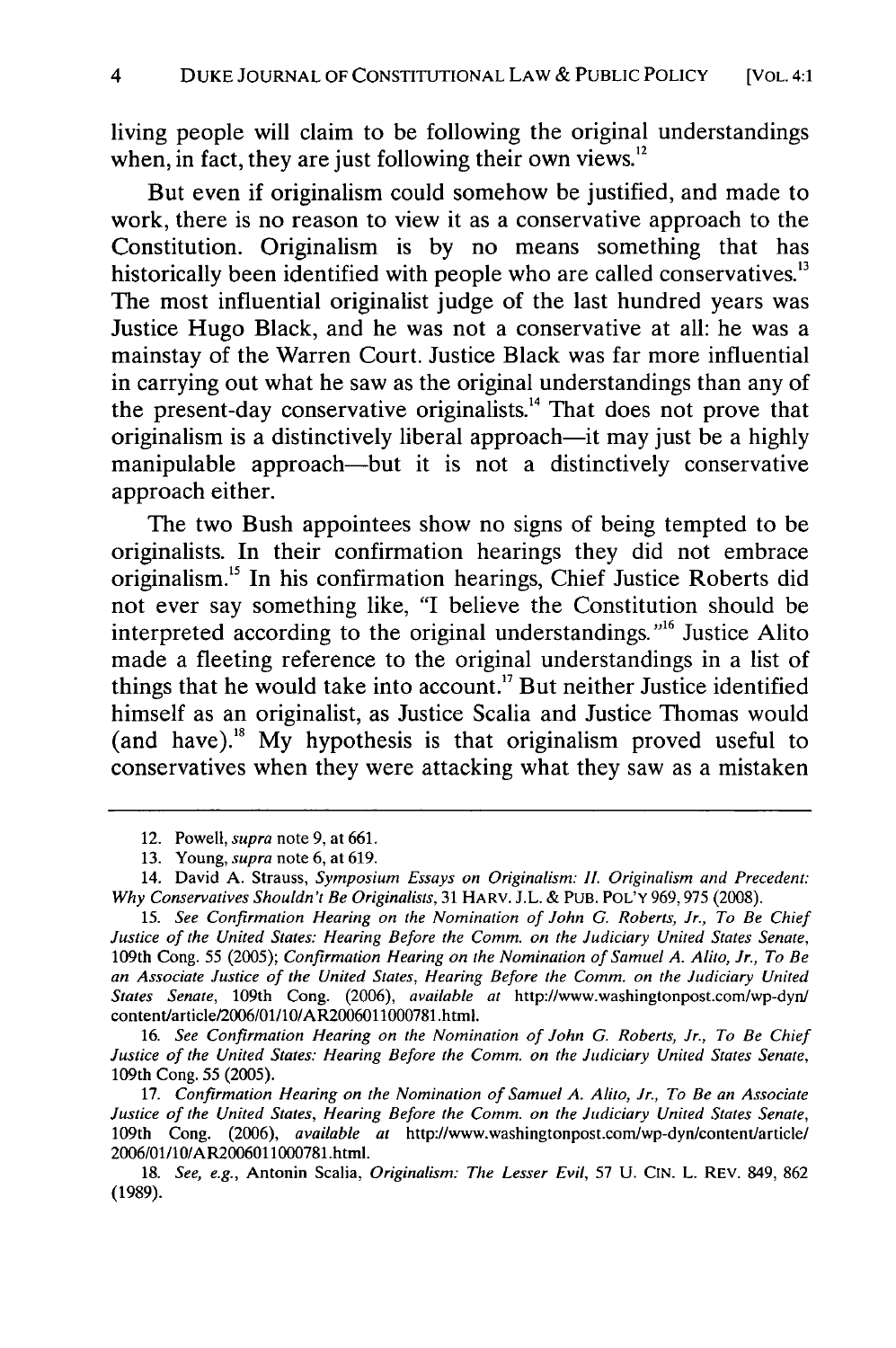status quo, just as originalism proved useful to Justice Black when he was attacking the pre-New Deal status quo.<sup>19</sup> But Chief Justice Roberts and Justice Alito have spent their careers in a period when the Supreme Court was resolutely conservative, so they are mostly comfortable with the status quo, and originalism does not appeal to them.

So judicial conservatism is not a commitment to the original understandings. The second thing that judicial conservatism is not, is so-called "strict constructionism." Often, a conservative politician will call for judges to be strict constructionists. But what does strict constructionism mean? What is the antonym of strict constructionism? If strict constructionism means following the law, then saying a judge is not a strict constructionist just means that you disagree with his or her decisions. At one time in our history, strict constructionism had a fairly clear meaning: in the early days of the Republic, it meant that the powers of the federal government would be narrowly confined.<sup>20</sup> That was the Jeffersonian position,<sup>21</sup> in opposition to the view of Alexander Hamilton and Hamilton's allies, who thought the powers of the federal government should be given a more expansive interpretation.<sup>22</sup> Whether Jefferson's view was right or not, it was a coherent view of what strict construction means: the federal government's powers should be strictly limited.

That, however, is not where today's conservatives are going when they call for strict construction. I will return to this point later, but I think what "strict construction" usually means today is: *"Roe v. Wade* was wrong.<sup>33</sup> There are reputable people who think *Roe v. Wade* is

<sup>19.</sup> Strauss, *supra* note 14, at 975.

<sup>20.</sup> *See* **DAVID N.** MAYER, THE **CONSTITUTIONAL THOUGHT** OF **THOMAS JEFFERSON 196** (Univ. Press of Virginia 1994) (describing Jefferson's strict theory of constitutional interpretation); CALEB PERRY PATTERSON, THE CONSTITUTIONAL PRINCIPLES OF THOMAS JEFFERSON 70 (Peter Smith 1967) (1953) ("Jefferson insisted on a strict construction of the Constitution and founded a party to perpetuate his constitutional principles.").

<sup>21.</sup> MAYER, *supra* note 20, at 196; PATTERSON, *supra* note 20, at 70.

<sup>22.</sup> MAYER, *supra* note 20, at 196 (describing the divergence in Jefferson and Hamilton's theories of constitutional interpretation); PATTERSON, *supra* note 20, at 126 (contrasting Jefferson's strict-construction theory of constitutional interpretation with Hamilton's looseconstruction theory of constitutional interpretation).

<sup>23.</sup> *See* David R. Stras, *Understanding the New Politics of Judicial Appointments,* 86 TEx. L. REV. 1033, 1037 (2008) (reviewing BENJAMIN WIrES, **CONFIRMATION** WARS: PRESERVING **INDEPENDENT COURTS** IN **ANGRY** TIMES **(2006)** and **JAN** CRAWFORD, **SUPREME** CONFLICT: **THE** INSIDE STORY OF THE **STRUGGLE** FOR CONTROL OF THE **UNITED STATES SUPREME COURT (2007))** ("Other times references to the abortion issue are masked **by**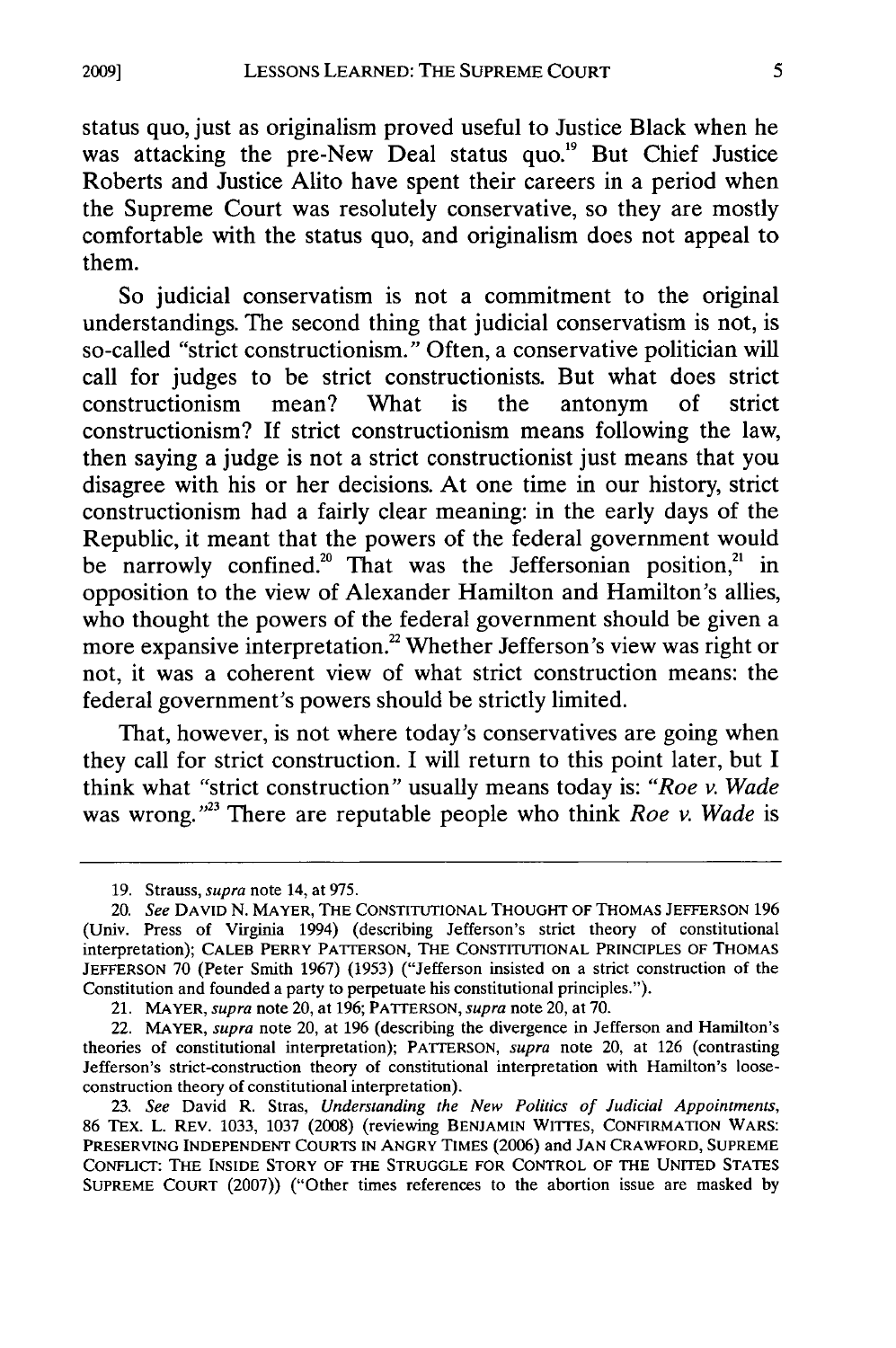wrong; the constitutional status of the right to abortion is an important and complex issue. But if what you want to say is that *Roe v. Wade* is wrong, then say that. Don't start talking about strict construction, which either means something entirely different or has no useful meaning at all.

The third meaning that judicial conservatism might have is something like **"just** follow the law." Liberals, according to this account, make up new law to fit their moral and political views, while conservatives decide cases in accordance with the law. If we put aside the talk about liberals and conservatives for a moment, there is an interesting issue here. **Why** does a Court or a Justice need a theory, an approach, or an ideology? **Why** not just be a judge and decide the cases? That is a powerful question, and **I** will try to answer it before **I** am done-although it will be only a partial answer. For now the thing to bear in mind is that in most of the cases that reach the Supreme Court, good lawyers will disagree about what the right answer is. **Of** course there are plenty of legal questions to which a good lawyer can give only one answer. But most of those questions do not find their way to the Supreme Court; most of them do not find their way into court at all. In almost any high-profile, controversial case in the Supreme Court, good lawyers can disagree about the answer and still be good lawyers. $2^2$ 

For that reason, just saying **"I** am going to decide the cases in accordance with the law" only gets a judge so far. When it comes to Supreme Court cases, people can share that commitment, act conscientiously and in complete good faith, and still disagree most of

obfuscation, such as when presidents like George **W.** Bush talk about appointing nominees who are 'strict constructionists' or those who will not 'use the bench to write social policy."'); Ward Farnsworth, *The Regulation of Turnover on the Supreme Court,* 2005 U. ILL. L. REV. 407, 423 (2005) (citing Stephen L. Carter, *Bork Redux, or How the Tempting of America Led the People to Rise and Battle for Justice,* 69 TEX. L. REV. 759, 776 (1991)) ("'Strict construction' is a slogan, a signaling device to denote types of judges who will produce certain outcomes."); *see also* Vice President Albert Gore, Jr., Presidential Debate (October 3, 2000) (transcript available at 2000 WL 1466168 (F.D.C.H.)) ("And when the phrase 'strict constructionist' is used, and when the names of Scalia and Thomas are used as benchmarks for who would be appointed, those are code words . . . for saying that the governor would appoint people who would overturn *Roe v. Wade.").*

<sup>24.</sup> *See* Frederick Schauer, *Incentives, Reputation, and the Inglorious Determinants of Judicial Behavior,* 68 U. **CIN.** L. REV. 615, 621-22 n.39 (2000) (citing George Priest & Benjamin Klein, *The Selection of Disputes for Litigation*, 13 J. LEG. STUD. 1 (1984)) ("[C]ases wind up in court in direct proportion to their legal difficulty **...** since litigation presupposes two mutually exclusive positions each of whose adherents has some reason to believe that she will prevail.").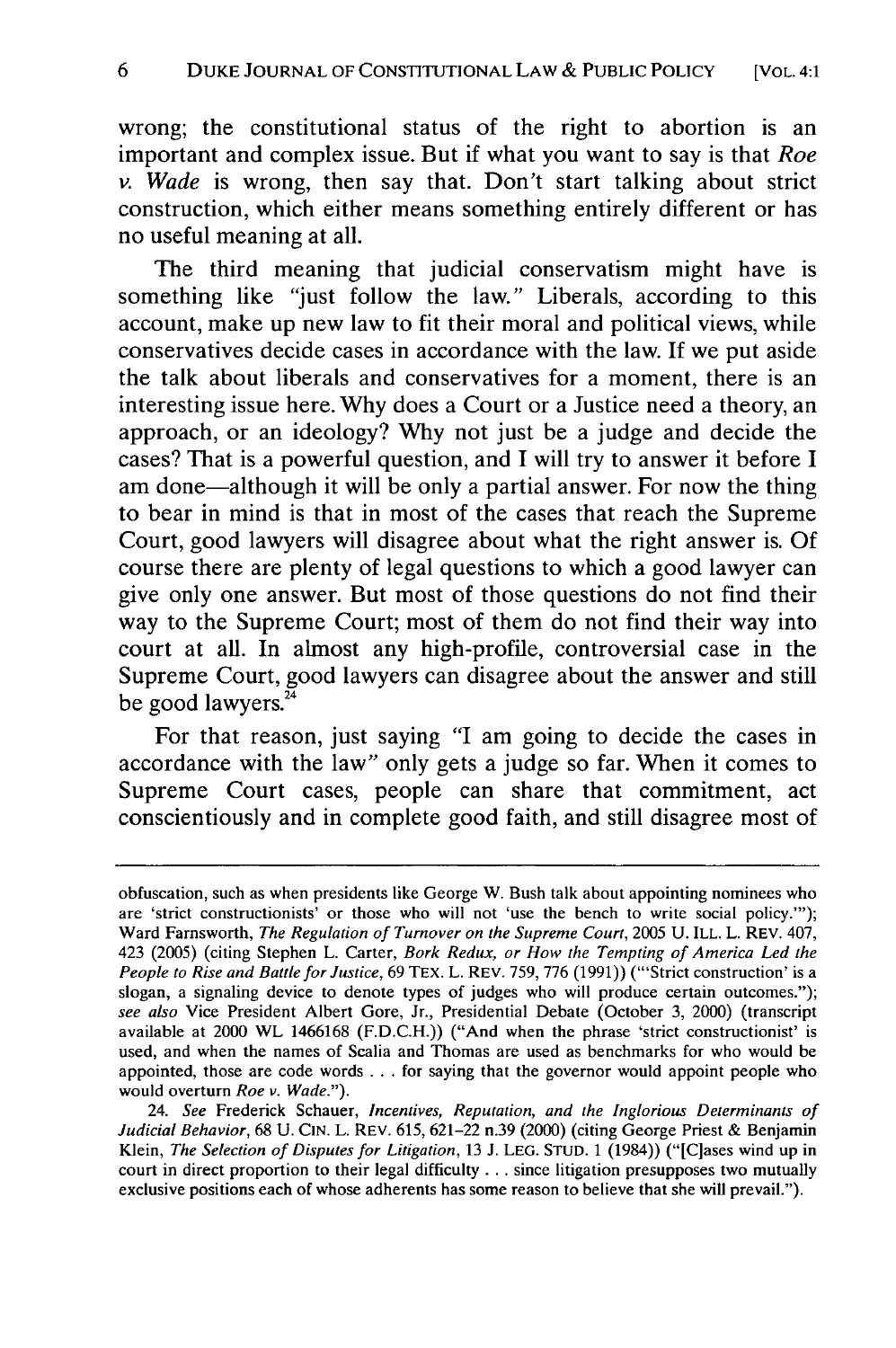the time. Their disagreement is the result not of a difference in legal skill, but of a difference in vision, in their sense of fairness, in their ideas about the role the Court should play. That is why it is not enough to say that a judicial conservative is someone who decides the case in a lawyer-like fashion. The important question is: what does judicial conservatism mean at the point where good lawyers disagree?

None of those three approaches—originalism, "strict construction," or just-follow-the-law-gives a plausible account of what judicial conservatism might be. What might a plausible form of judicial conservatism consist of, then? One important and timehonored view is that judicial conservatives believe in judicial restraint.<sup>25</sup> Now, when you talk about "judicial restraint" and "judicial activism," you are at the risk of just engaging in rhetoric and attaching labels. But judicial restraint can be given a coherent content; it is a view that was clearly and forcefully articulated at one point in our history.<sup>26</sup> The view is that the courts should not overturn the decisions of the people's elected representatives except in extreme cases.27 **If** Congress or the state legislatures do something truly irrational or truly indefensible, then, but only then, the courts should step in and declare it unconstitutional.<sup>28</sup> This is sometimes characterized as the "rule of the clear mistake." $^{29}$  It has to be a clear mistake **by** the elected branches of government or else the Court should not get involved. $3<sup>3</sup>$ 

Probably the most vigorous proponent of this view in the Supreme Court's history was Justice Felix Frankfurter," a Franklin Roosevelt

*<sup>25.</sup> See* Young, *supra* note **6,** at **626-27** (describing judicial restraint as one of "three primary methodological themes that . . . represent the basic tenets of modern conservative constitutionalism").

<sup>26.</sup> *See* Cass R. Sunstein, *Foreword: Leaving Things Undecided,* 110 HARV. L. REV. 4, 12 (1996) ("The position can be found as well in the writings of Justice Holmes, the first Justice Harlan, Justice Frankfurter, and, most recently, Chief Justice Rehnquist.").

<sup>27.</sup> Young, *supra* note **6,** at 626-27.

<sup>28.</sup> *See* Sunstein, *supra* note **26,** at 11-12 (citing James B. Thayer, *The Origin and Scope of the American Doctrine of Constitutional Law,* 7 HARV. L. REV. 129, 139-52 (1893)).

<sup>29.</sup> *Id.*

<sup>30.</sup> *See* James B. Thayer, *The Origin and Scope of the American Doctrine of Constitutional Law,* 7 HARV. L. REV. 129, 144 (1893) (limiting judicial action to those occasions "when those who have the right to make laws have not merely made a mistake, but have made a very clear one-so clear that it is not open to rational question").

<sup>31.</sup> *See* FELIX FRANKFURTER REMINISCES 301 (Harlan B. Phillips ed., Reynal & Company, Inc. 1960) ("I regard Thayer's essay [about the limited role of the judiciary] as the most important single essay.... He was a very great man.").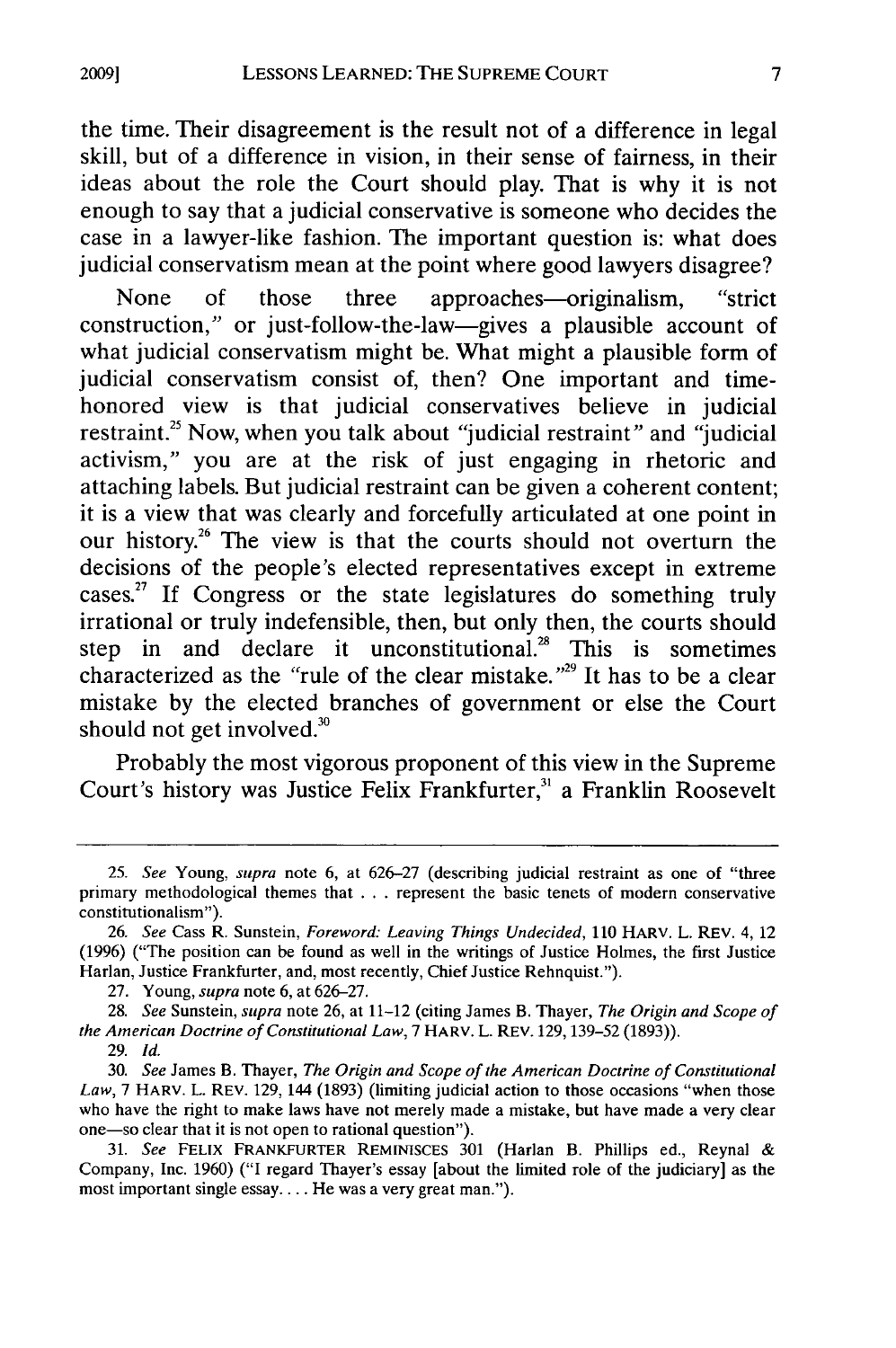appointee, and possibly the most famous statement of this view is Justice Frankfurter's dissenting opinion in *West Virginia State Board of Education v. Barnette.32* The majority of the Supreme Court, in fact everybody but Justice Frankfurter, voted to strike down a West Virginia law that required schoolchildren to say the Pledge of Allegiance.<sup>33</sup> Justice Frankfurter wrote an emotional and personal dissent in which he said that while he sympathized with religious minorities—the children in the case were Jehovah's Witnesses whose religious creed forbade them to salute the flag-he simply did not think it was the Court's job to strike down the law.<sup>34</sup> The judgment of the people of West Virginia was that schoolchildren should be saying the Pledge of Allegiance, and that, Justice Frankfurter said, was not obviously unconstitutional-in fact, the Court, with mostly different members, had upheld a compulsory flag salute law just a few years earlier.<sup>35</sup> Justice Frankfurter disapproved of the law, and there was a plausible argument that the law was unconstitutional, but, because it was not entirely clear that the law was unconstitutional, Justice Frankfurter voted to uphold it.

Even Justice Frankfurter did not practice this form of judicial restraint consistently throughout his career on the Court, and since he left the Court in 1962, the number of Justices who have practiced judicial restraint of this kind is zero.<sup>36</sup> Certainly nobody on the Court today holds this view of the Court's role. Every Justice since Frankfurter has voted to declare measures unconstitutional that were not obviously unconstitutional. We are accustomed to the idea that the Court will do this, and no Justice since Frankfurter has even advocated his form of judicial restraint.

It is theoretically possible that this form of "clear mistake" judicial restraint could be revived: it has some important academic

<sup>32.</sup> W.Va. State Bd. of Educ. v. Barnette, 319 U.S. 624, 646-71 (1943) (Frankfurter, J. dissenting).

<sup>33.</sup> *Id.*

<sup>34.</sup> *Id.* at 646-71.

<sup>35.</sup> Minersville Sch. Dist. v. Gobitis, 310 U.S. 586 (1940).

<sup>36.</sup> *Cf.* Sunstein, *supra* note 26, at 13 ("Chief Justice Rehnquist has often endorsed the rule of clear mistake, and he is probably the most consistent proponent of this view in recent decades. But in cases involving affirmative action, the Chief Justice speaks in quite different terms; here his method is more like a form of independent interpretive judgment.").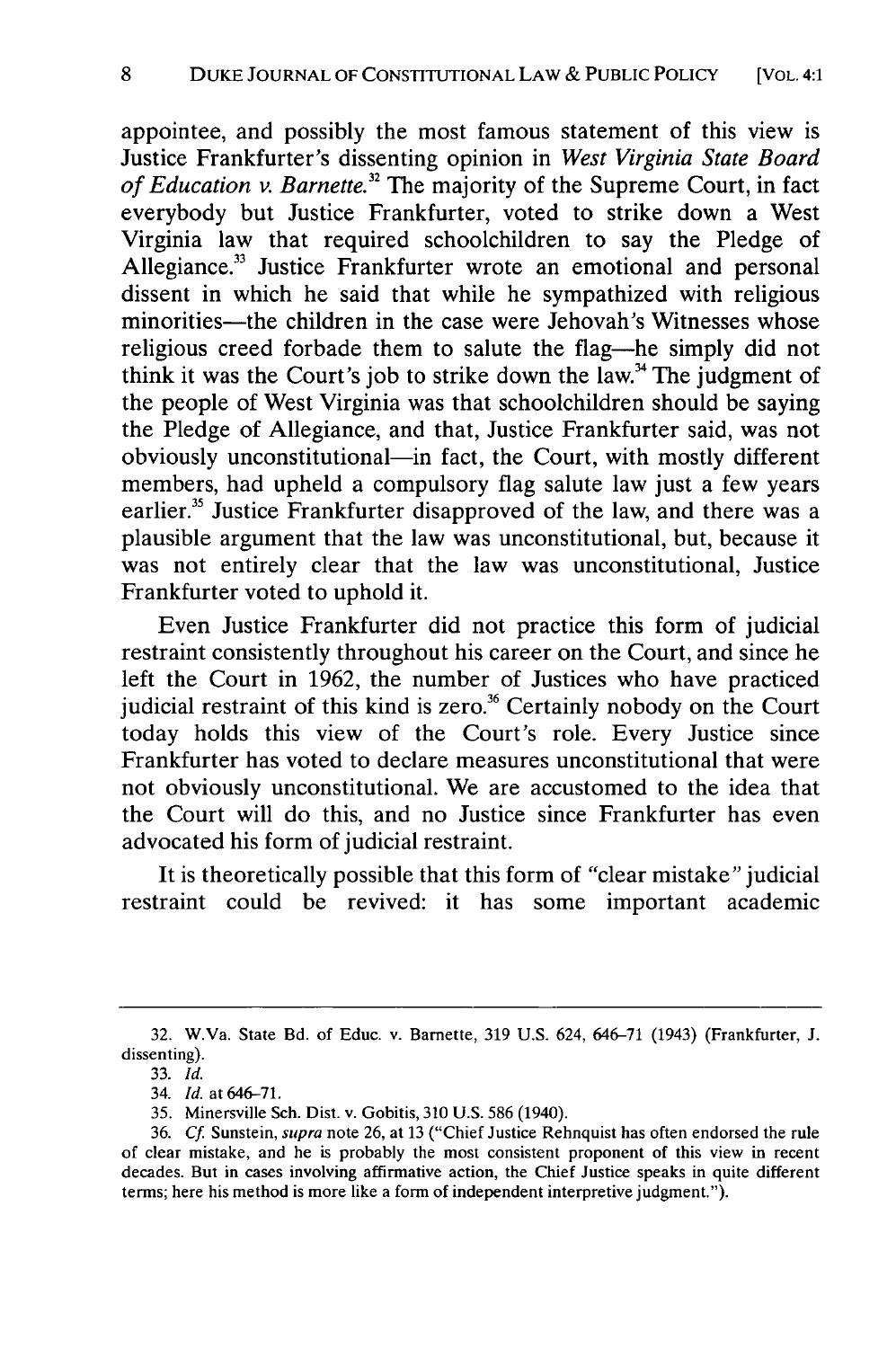advocates.<sup>37</sup> As far as Acts of Congress are concerned, such an approach might amount to the effective end of judicial review, because it is hard to imagine Congress passing a law so extreme that it would be obviously unconstitutional. It is more likely that a local government, or conceivably a state government, might do something that makes you shake your head in embarrassment and amazement.<sup>38</sup> But the current Court, including the so-called conservatives on the current Court, is nowhere near being so restrained.<sup>39</sup>

There are many examples, but two recent ones are especially notable. The Court has struck down two significant provisions of the McCain-Feingold Campaign Finance Reform Act,<sup>40</sup> an important statute that was the product of extensive deliberation in Congress<sup>41</sup> and that, whatever else might be said of it, was not irrational or transparently unconstitutional.<sup>42</sup> Both George W. Bush appointees voted to invalidate these provisions.<sup>43</sup> In one of the cases, Chief Justice Roberts led the charge with an opinion saying that when in doubt the Court should err on the side of protecting political speech.<sup>44</sup> That credo may be an admirable one, but it is exactly the opposite of judicial restraint.

In the **2007-2008** Supreme Court term, the most dramatic example of a decision that tossed judicial restraint overboard was *District of Columbia v. Heller,* the case in which the Court struck down the District of Columbia's gun control ordinance on the ground that it

41. Bipartisan Campaign Reform Act of 2002, Pub. L. No. 107-155, 116 Stat. 81 (2002).

44. *Id.* at 2659 ("[Tlhe First Amendment requires us to err on the side of protecting political speech rather than suppressing it.").

<sup>37.</sup> *E.g.,* ADRIAN VERMEULE, JUDGING **UNDER** UNCERTAINTY: **AN** INSTITUTIONAL THEORY OF LEGAL INTERPRETATION 254-84 (Harvard Univ. Press 2006).

<sup>38.</sup> *See* Erwin Chemerinsky, *Parity Reconsidered: Defining a Role for the Federal Judiciary,* 36 UCLA L. REV. 233, 264 (1988) (citing the possibility that "Congress and the state legislatures might not be equally likely to enact unconstitutional statutes" as creating a difference in the content of litigation in state and federal courts).

<sup>39.</sup> *Cf* Sunstein, *supra* note **26,** at **13** (describing Rehnquist's selective application of the rule of clear mistake).

<sup>40.</sup> FEC v. Wis. Right to Life, Inc., 127 **S.** Ct. 2652 (2007) (holding that restrictions on issue ads in the months preceding elections are unconstitutional); Davis v. FEC, 128 **S.** Ct. 2759 (2008) (holding that the so-called "Millionaire's Amendment" violated the First Amendment **by** imposing a substantial burden on the right to use personal funds for campaign speech).

<sup>42.</sup> *Wis. Right to Life,* 127 **S.** Ct. at 2704 (Souter, **J.,** dissenting) ("The Court (and, **I** think, the country) loses when important precedent is overruled without good reason, and there is no justification for departing from our usual rule of *stare decisis* here.").

<sup>43.</sup> *Id.*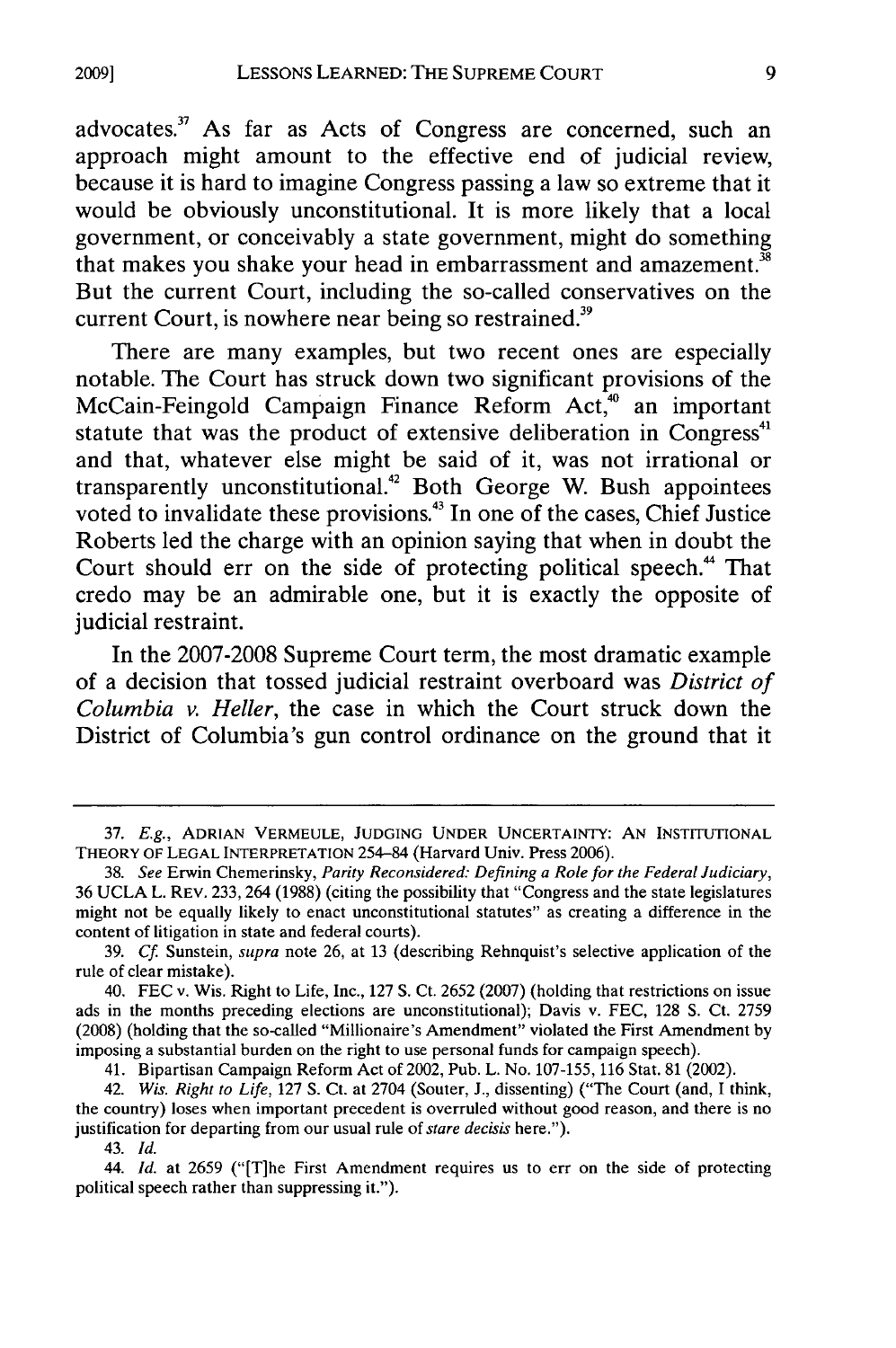violated the Second Amendment right to keep and bear arms.<sup>45</sup> Maybe that decision was right; maybe it was wrong—that is an argument we can have on another day. But no one, **I** believe, can seriously say that the statute was *obviously* unconstitutional.<sup>46</sup> There are many other examples, but those two examples should be enough to dispel any idea that judicial conservatism today takes the form of severe Frankfurter-like judicial restraint.

**If** judicial conservatives today do not believe in judicial restraint, then what do they believe in? Perhaps the core of judicial conservatism is protecting federalism and states' rights. The idea would be that the Court's most important **job** is to protect state and local governments—the forms of government closest to the people from the remote, overbearing federal government.<sup>47</sup> There were hints, during the Rehnquist era, that the Supreme Court was moving in this direction; in some celebrated cases, the Rehnquist Court, reversing a trend that had existed since the New Deal, struck down acts of Congress on the grounds that they exceeded Congress' powers under the Commerce Clause.<sup>48</sup>

**I** am pretty confident that the Court will not continue to move seriously in that direction. The two Justices who believed most strongly in federalism have both left the Court-Chief Justice Rehnquist and Justice O'Connor.<sup>49</sup> Their replacements' careers have been, in both cases, focused almost exclusively on the federal government," and Justices Roberts and Alito do not seem to be

49. Chief Justice Rehnquist and Justice Sandra Day O'Connor showed their adherence to federalist values **by** authoring *United States v. Lopez,* 514 U.S. 549 (1995), and *United States v. Morrison,* 529 U.S. 598 (2000), respectively. Chief Justice Rehnquist died on September 3, 2005, and Justice Sandra Day O'Connor retired from the Court on January 31, 2006.

50. *The Justices of the Supreme Court,* http://www.supremecourtus.gov/aboutl biographiescurrent.pdf (last visited May 20, 2009).

<sup>45.</sup> District of Columbia v. Heller, 128 **S.** Ct. 2783 (2008).

<sup>46.</sup> *Cf id.* at 2816 (holding that the right secured **by** the Second Amendment is not unlimited).

<sup>47.</sup> See, e.g., Ernest Young, *The Conservative Case for Federalism,* 74 GEO. WASH. L. REV. 874, 883-84 (2006) (noting the special role that federalism plays in protecting individual liberties).

<sup>48.</sup> *See, e.g.,* United States v. Lopez, 514 U.S. 549 (1995) (holding that possession of a firearm near a school is not an economic activity that has a substantial effect on interstate commerce); United States v. Morrison, 529 U.S. 598 (2000) (holding that the Violence Against Women Act of 1994 is unconstitutional as exceeding Congressional power under the Commerce Clause).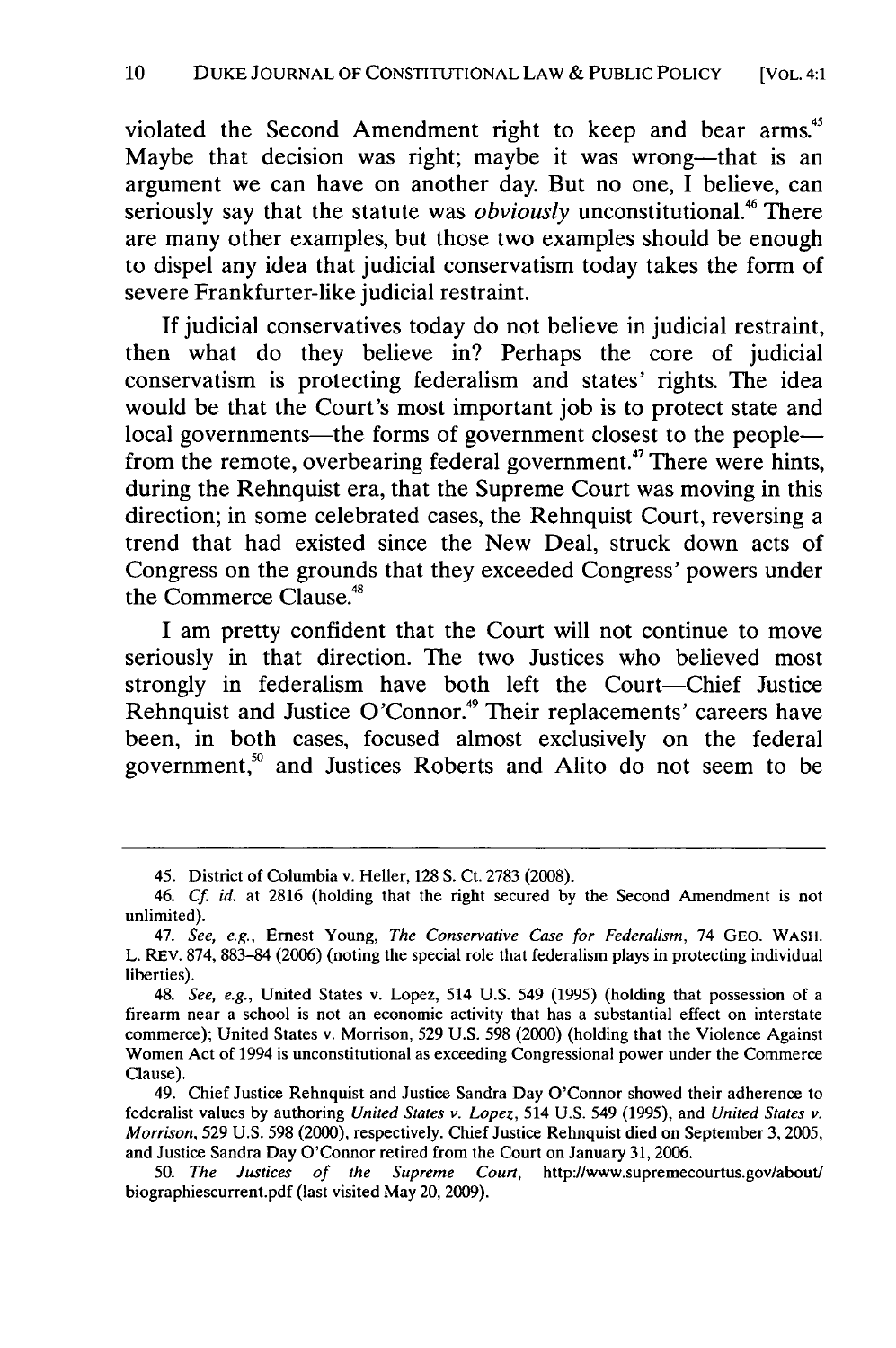committed to federalism in anything like the same way as the Justices they replaced.

This kind of biographical speculation is not totally convincing, but what should be convincing is a particularly dramatic and recent example of the current Court's refusal to allow local governments a measure of autonomy to deal with a sensitive and intensely local problem. In 2007, the Court decided a case involving the efforts of two local school boards to bring about racial integration in their schools.<sup>51</sup> The school boards in these cases used racial criteria in order to make their schools less homogeneous.<sup>52</sup> The Supreme Court said that what the local school boards did was unconstitutional.<sup>53</sup> The two Bush appointees voted with the majority, and Chief Justice Roberts wrote the strongly-worded prevailing opinion.

Here you have local school boards, addressing a local probleman intensely difficult local problem, having to do with sensitive issues of education and racial dynamics-using their judgment and deciding that they wanted to address the problem in a certain way. And the Supreme Court tells them that they cannot do it. Again, whatever the merits of the Supreme Court's decision, the one thing you cannot say is that this is a Court that cares deeply about local prerogatives and protecting local governments from the intrusions of people in Washington, D.C.

What makes this example particularly dramatic is that in two  $cases$ —one that the Supreme Court reviewed $54$  and one that was similar but did not reach the Supreme Court<sup>55</sup>—prominent lower court judges with strong conservative credentials voted to uphold race-conscious integration plans precisely because those judges thought that local educational authorities should not have their decisions second-guessed by federal judges. In other words, the Supreme Court had before it the conservative case for keeping the federal government out of the business of local governments. But that kind of judicial conservatism was flatly and unequivocally rejected by

<sup>51.</sup> Parents Involved in Cmty. Sch. v. Seattle Sch. Dist., 127 **S.** Ct. 2738 (2007).

<sup>52.</sup> *Id.* at 2746-50.

<sup>53.</sup> *Id.* at 2758.

<sup>54.</sup> Parents Involved in Cmty. Sch. v. Seattle Sch. Dist., 426 **F.3d 1162, 1193-96** (9th Cir. **2005)** (en banc) (Kozinski, **J.,** concurring), *rev'd,* 127 **S.** Ct. **2738 (2007).**

**<sup>55.</sup>** Comfort v. Lynn School Comm., 418 **F.3d 1, 27-29** (1st Cir. **2005)** (Boudin, **C.J.,** concurring).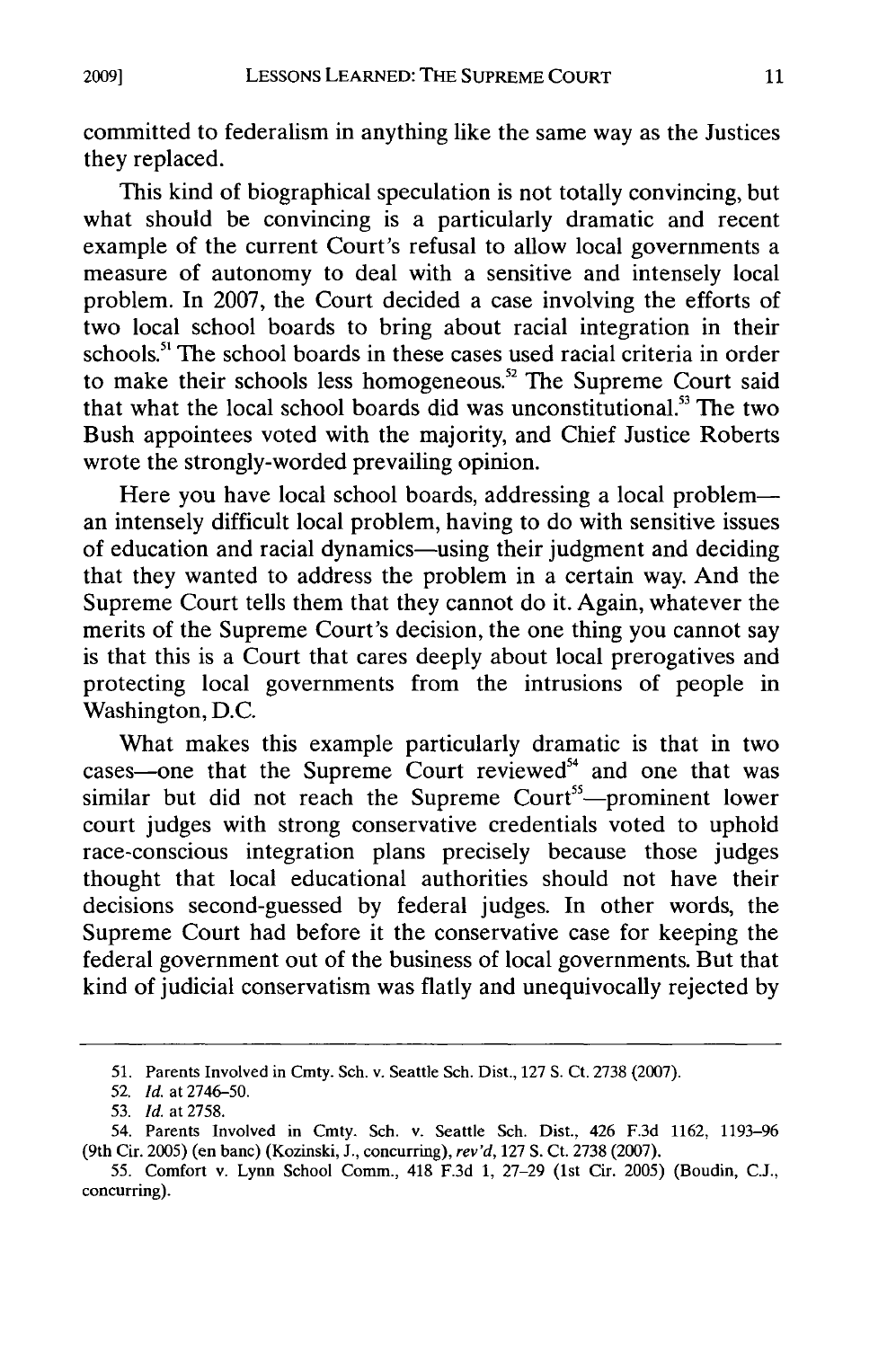the conservatives on the Supreme Court, including the two Bush appointees, without, it appears, so much as a second thought.<sup>56</sup> I think we can be confident in saying that the form of judicial conservatism practiced by this Court is not one that is highly solicitous of the prerogatives of state and local governments.

There are other examples. *Heller,* the Second Amendment case, is one. Although *Heller* did not resolve the question whether the Second Amendment applies to the states, the Court in *Heller* seemed unmoved by the idea that, given the extreme variation in local circumstances and attitudes across the country, gun control is another issue that should be resolved on the local level rather than constitutionalized and resolved by the Supreme Court in Washington. $57$  But, for me at least, the school integration cases are the clearest examples.

If judicial conservatism, post-Bush, is neither judicial restraint of the Frankfurter variety nor federalism of the O'Connor variety, what else might it be? Perhaps it is a libertarian view, the idea that the role of the courts is to keep all government-federal government, state government, and local government—generally in check.<sup>58</sup> The threat to individual freedom comes from government, and the Court's distinctive role is to protect individuals against government overreaching.

That view of the judicial role is again more or less coherent, although libertarians do have many difficult line-drawing problems that call into question whether there is an underlying principle.<sup>59</sup> And libertarianism can go much further in cutting back on the government than most of us would be willing to go. $\omega$  But there is some appeal—

*<sup>56.</sup> Parents Involved,* 127 **S.** Ct. at 2755 ("The plans here are not tailored to achieving a degree of diversity necessary to realize the asserted educational benefits **.... ").**

<sup>57.</sup> *See* District of Columbia v. Heller, 128 **S.** Ct. 2783, 2820 (2008) (holding that the Second Amendment to the United States Constitution protects an individual right to possess a firearm for private use).

*<sup>58.</sup> See* Jeffrey Rosen, *So What's the 'Right' Pick?,* N.Y. TIMES, July 3, 2005, *available at* http://www.nytimes.com/200S/07/03/weekinreview/O3rosen.html?scp=3&sq=So What's the 'Right' Pick?&st=cse (explaining how the libertarian concept of judicial conservatism involves "anti-government and pro-individual liberties").

<sup>59.</sup> *See supra* note 58 (quoting Harvard Law Professor Jack Goldsmith, who explains how libertarian conservatives, despite being associated with originalism, sometimes show "real commitment" to individual liberty rather than to "original understanding or judicial restraint").

<sup>60.</sup> *See* Brenda Cossman, *Contesting Conservatisms, Family Feuds and the Privatization of Dependency,* 13 AM. U. **J.** GENDER SOC. POL'Y & L. 415, 433 (2005) (explaining that according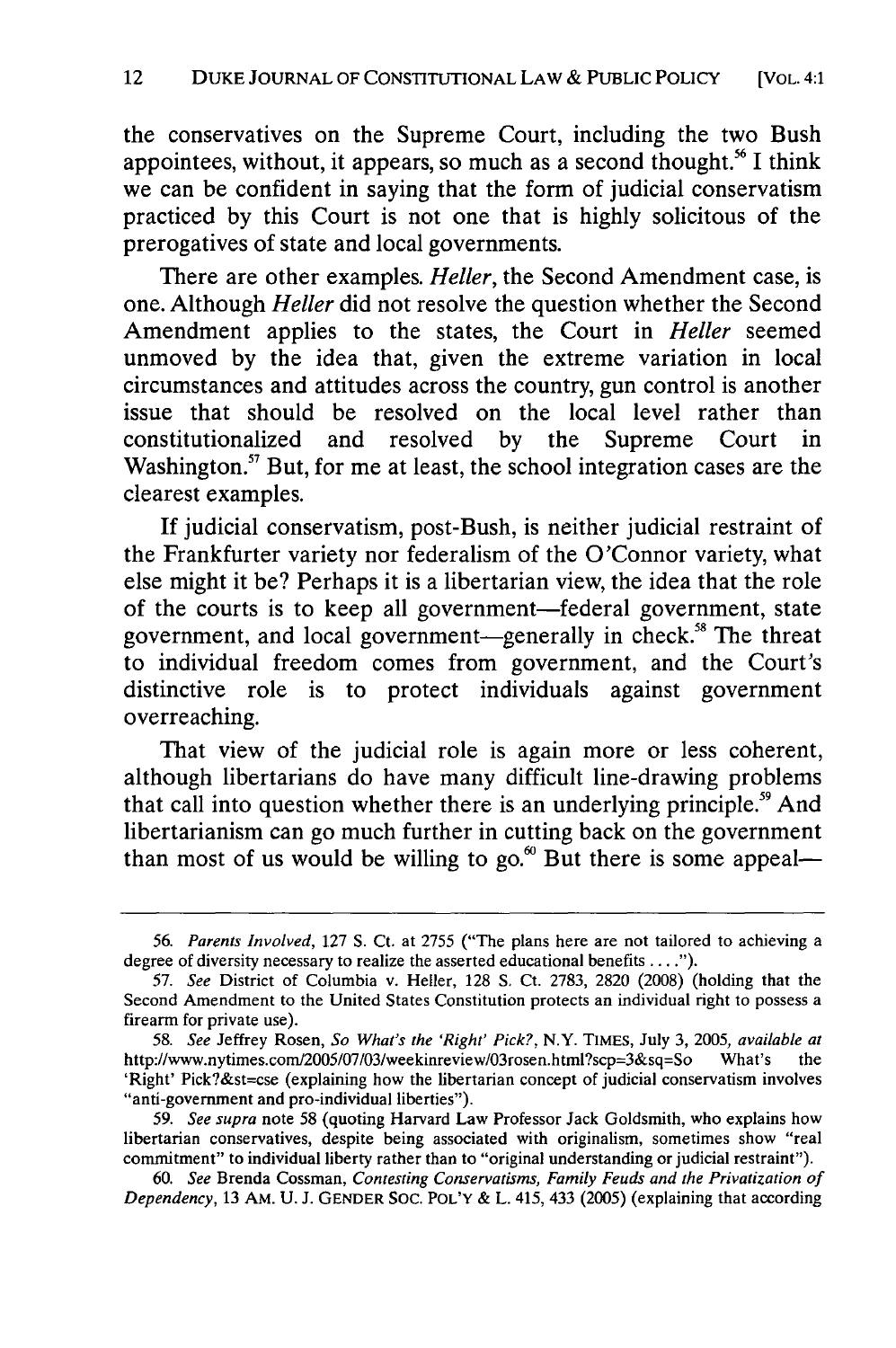maybe even a lot of appeal—to the idea that protecting against overreaching government is a good role for the courts to play.

Again there were glimmerings in the Rehnquist era that the Court might have been moving in this direction.<sup>61</sup> But again, a lesson of the Bush years is that today's judicial conservatives are not libertarians. Exhibit A is last term's decision in *Boumediene v. Bush,* the case involving the detainees imprisoned in Guantanamo. $62$  In that case, the Court declared unconstitutional the statute that limited the detainees' right to challenge their confinement.<sup>63</sup> But there were four dissenters: the two Bush appointees and the two people-Justice Scalia and Justice Thomas-whom President Bush took as his ostensible models for those appointees.<sup>64</sup> The Bush-era conservatives were comfortable, as a constitutional matter, with what the government was doing in 6 Guantanamo.

I do not want to suggest that the legal issues in *Boumediene* were all straightforward or one-sided. But anyone who believes that the courts' role is to protect individual liberty from overreaching government should find it extremely difficult to accept what the government was doing in that case. The detainees were in Guantanamo because the executive branch of the federal government deliberately decided to hold people in a way that would escape judicial scrutiny.<sup>66</sup> The government chose Guantanamo because it wanted to keep the detainees in a place where it could control them completely, but where the executive branch lawyers thought the

to classical liberal theory, "this liberty thrives on the economic liberty of a free market, and the political liberty of a minimal state").

**<sup>61.</sup>** *See* ERWIN CHEMERINSKY, CONSTtTUTIONAL LAW: PRINCIPLES **AND** POLICIES 235 (Vicki Been et al. eds., Aspen Publishers 2006) (1997) (explaining that after 1995, the Supreme Court "limited the scope of Congress' power under the Commerce Clause and under section 5 of the Fourteenth Amendment" and "revived the Tenth Amendment as a limit on federal power"); *see also* United States v. Morrison, 529 U.S. 598 (2000); City of Boerne v. Flores, 521 U.S. 507 (1997); Printz v. United States, 521 U.S. 898 (1997); United States v. Lopez, 514 U.S. 549 (1995); New York v. United States, 505 U.S. 144 (1992).

<sup>62.</sup> Boumediene v. Bush, 128 **S.** Ct. 2229 (2008).

<sup>63.</sup> *Id.* at 2240.

<sup>64.</sup> *Id.* at 2279.

<sup>65.</sup> *See id.* at 2280 (Roberts, C.J., dissenting) (describing the Detainee Treatment Act as "the most generous set of procedural protections" and holding that it "adequately protects any constitutional rights aliens captured abroad and detained as enemy combatants may enjoy").

<sup>66.</sup> *See id.* at 2252 (majority opinion) (noting that the United States contends that the Suspension Clause affords the detainees no rights because the United States does not claim sovereignty over Guantanamo Bay where the detainees are being held).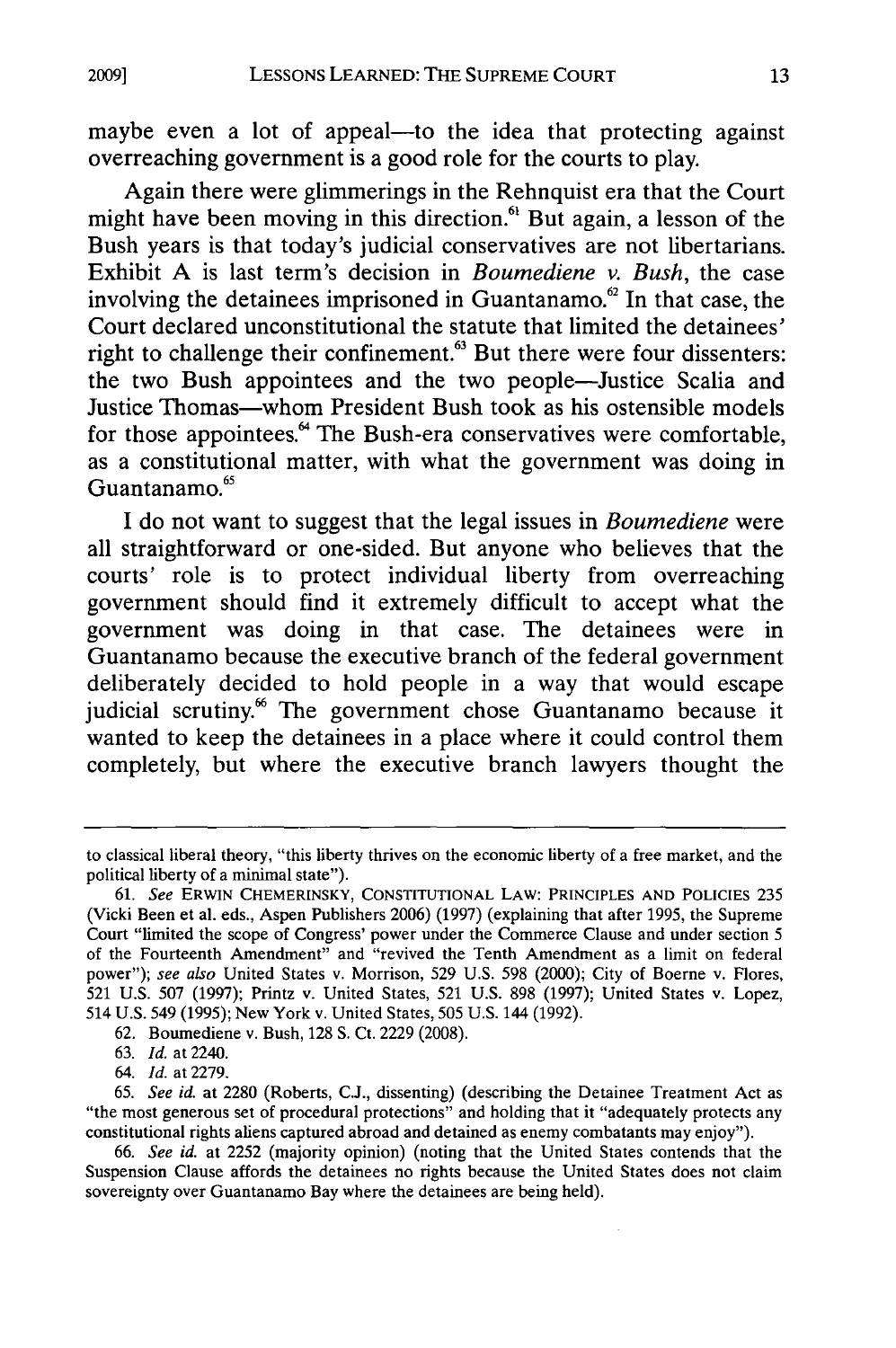courts could not help them.<sup>67</sup> Guantanamo was just foreign enough so that aliens being held there could not assert their rights under the Constitution, but not so foreign that the government would have, as a practical matter, problems controlling what went on there.<sup>68</sup>

Whether the government's actions in dealing with these individuals were morally acceptable, sensible, admirable, or necessary is a complex question. But if you are a conservative judge who defines judicial conservatism as a matter of using the courts to establish a bulwark against an overreaching government, then your every instinct should rebel against what the government was doing in Guantanamo. You should tell the government that the one thing it cannot do is effectively disable the courts from even entertaining a claim that the government has overreached. Even if there is room for reasonable disagreement about the level of constitutional protection the detainees should receive, you should find it intolerable for the government to choose a stratagem specifically to prevent the courts from deciding that question.

The conservatives who dissented in *Boumediene* did not find the government's position intolerable. Whether the government's position in *Boumediene* was right or wrong is, in fact, a difficult question. But you cannot say that the Justices who voted for that position are libertarians who believe that the principal role of courts is to protect against government-especially executive branch-overreaching. On a major issue, their considered judgment was in favor of giving substantial deference to the executive branch. Maybe that is the right approach to take, but it is not libertarian.

If the conservatism of the Bush era is not judicial restraint, federalism, or libertarianism, then what is it? I believe we are left with a set of beliefs that, while it calls itself conservative, is unable to support any coherent conservative creed. There is no coherent, principled conservative explanation of what the role of the Supreme Court should be in our system that corresponds to what so-called conservative Justices-such as the Bush appointees-are committed

<sup>67.</sup> See id. ("The United States exercises 'complete jurisdiction and control' [over Guantanamo] . . . [but] contends, nevertheless, that Guantanamo is not within its sovereign control.").

**<sup>68.</sup>** See id. (stating that under the terms of the lease between the United States and Cuba, the United States has "complete jurisdiction and control" over Guantanamo Bay, although Cuba has "ultimate sovereignty" over the territory).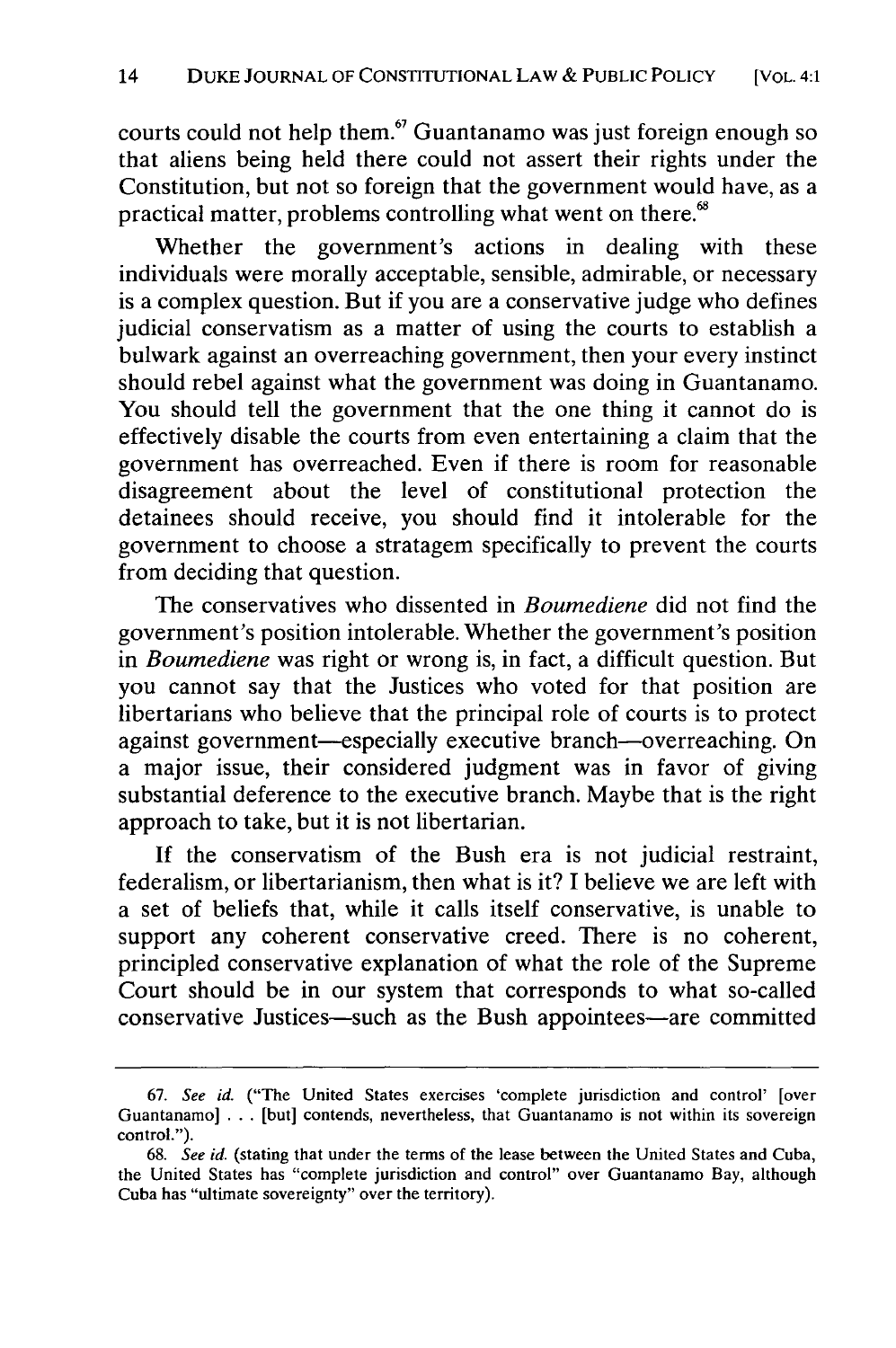to. This lack of a coherent conservative view of the role of the courts is, I think, a lesson that has emerged from the Bush era.

Why does that matter? Academics and journalists like to identify themes and ideologies among the Justices, so maybe it is disappointing to them if today's conservatives cannot articulate a coherent conservative view of the role of the courts. But why should it matter to anyone else? The conservative Justices—all of the Justices, for that matter-go about their business, cast their votes, decide their cases. Who cares that we cannot, as observers, figure out a coherent, identifiably conservative view of what they are up to?

That question-a totally fair question-brings me back to one of the points I began with. I said earlier that judicial conservatism cannot consist of simply deciding cases in the way a good lawyer would, because when a case gets to the Supreme Court, there is usually no agreement among good lawyers on how the case should come out. But suppose we accept that when cases get to the Supreme Court there is usually an element in them that requires the Justices to think about fairness, or public policy, or something like that. Why not just say that, at that point, Justices-conservative or otherwise-should just make the necessary judgment in good faith, as best they can? Who cares if the judgments they make cannot be arranged in an intellectually pleasing pattern that can be given a label like "conservative" or "liberal"?

That view has a lot of common sense appeal. It may, however, leave unanswered some important questions about the appropriateness of the Supreme Court's current role in our system of government. Without a coherent, articulable account of what the Justices should be doing, we may not be able to answer the question of why, exactly, the Supreme Court gets to second-guess the judgments made by the people's elected representatives.

Historically, the most plausible liberal answer to this question is that there are people in our society-political dissenters and racial and religious minorities, for example—who do not get their fair share in the political process, and the Court's job is to stand up for those people.<sup>69</sup> That was essentially the Warren Court's answer.<sup>70</sup> The

<sup>69.</sup> See, e.g., **JOHN** HART ELY, DEMOCRACY **AND DISTRUST 86 (1980)** (discussing the proper role of the Supreme Court and explaining that "at least in some situations judicial